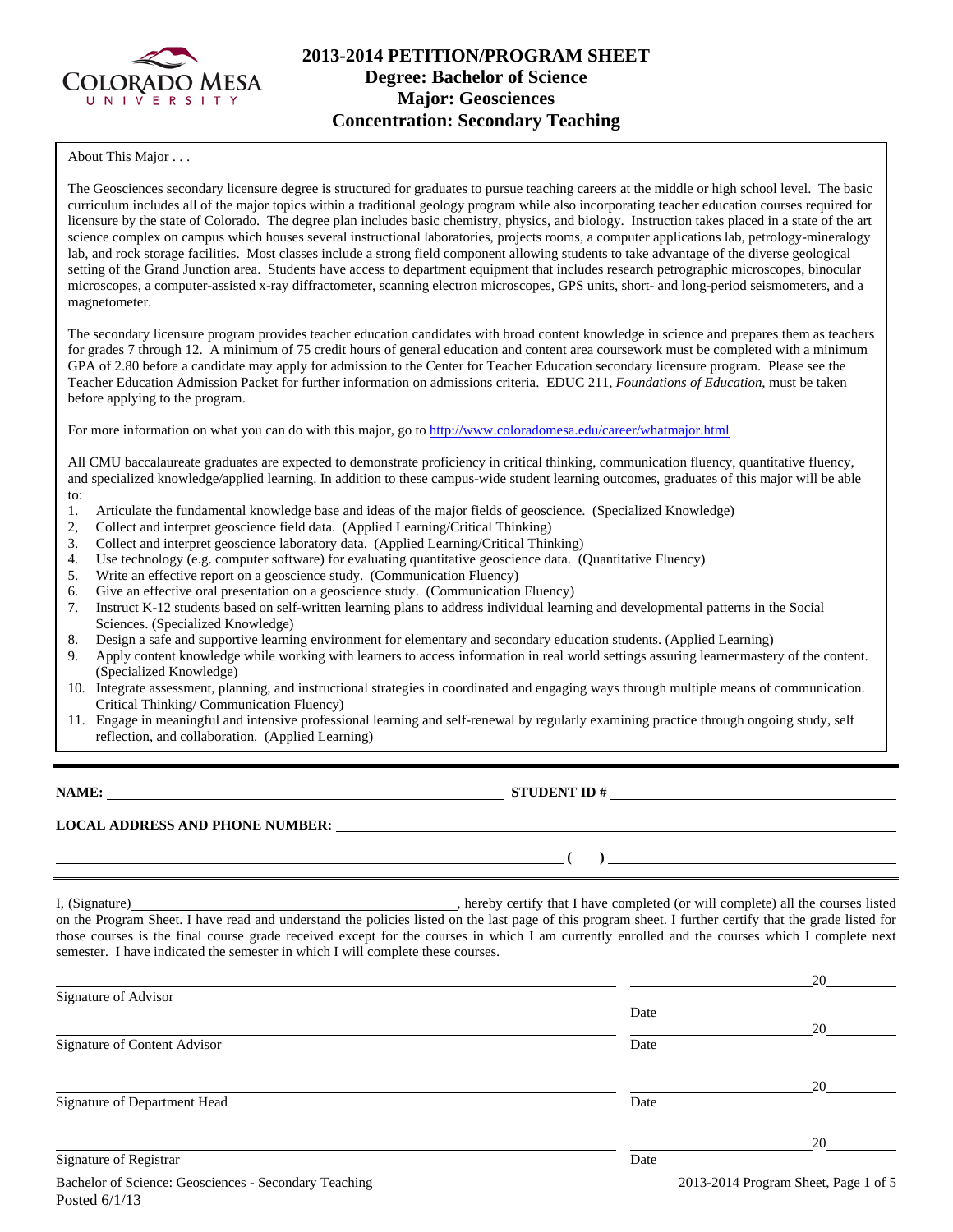#### **Students should work closely with a faculty advisor when selecting and scheduling courses prior to registration.**

Degree Requirements:

- 126 semester hours total (A minimum of 28 taken at CMU in no fewer than two semesters).
- 40 upper division credits (A minimum of 15 taken at the 300-400 course levels within the major at CMU).
- 2.80 cumulative GPA or higher in all CMU coursework
- Pre-collegiate courses (usually numbered below 100) cannot be used for graduation.
- A cumulative grade point average of 2.8 or higher must be maintained for each of 3 areas: content courses, education courses and overall GPA.
- A "C" or higher is required in all major and foundation courses.
- A student must follow the CMU graduation requirements either from 1) the program sheet for the major in effect at the time the student officially declares a major; or 2) a program sheet for the major approved for a year subsequent to the year during which the student officially declares the major and is approved for the student by the department head. Because a program may have requirements specific to the degree, the student should check with the faculty advisor for additional criteria. It is the student's responsibility to be aware of, and follow, all requirements for the degree being pursued. Any exceptions or substitutions must be approved by the student's faculty advisor and Department Head.
- When filling out the program sheet a course can be used only once.
- See the "Undergraduate Graduation Requirements" in the catalog for additional graduation information.
- Students must PASS the PLACE or PRAXIS II exam in the content area prior to beginning the internship. Also, ALL other coursework toward the degree must be successfully completed prior to the internship.

**GENERAL EDUCATION REQUIREMENTS** (31 semester hours) See the current catalog for a list of courses that fulfill the requirements below. If a course is on the general education list of options and a requirement for your major, you must use it to fulfill the major requirement and make a different selection within the general education requirement. Course No Title Sem.hrs Grade Term/Trns

**English** (6 semester hours, must receive a grade of "B" or better and must be completed by the time the student has 60 semester hours.) ENGL 111 English Composition 3<br>ENGL 112 English Composition 3 ENGL 112 English Composition

Math: (3 semester hours, must receive a grade of "C" or better, must be completed by the time the student has 60 semester hours.) MATH 113 College Algebra 4\* \*3 credits apply to the General Ed requirements and 1 credit applies to Foundation Courses

\_\_\_\_\_\_ \_\_\_\_ \_\_\_\_\_\_\_\_\_\_\_\_\_\_\_\_\_\_\_\_\_\_\_\_ \_\_\_\_ \_\_\_\_\_ \_\_\_\_\_\_\_\_

\_\_\_\_\_\_ \_\_\_\_ \_\_\_\_\_\_\_\_\_\_\_\_\_\_\_\_\_\_\_\_\_\_\_\_ \_\_\_\_ \_\_\_\_\_ \_\_\_\_\_\_\_\_

**Humanities** (3 semester hours)

**Social and Behavioral Sciences** (6 semester hours) PSYC 233 Human Growth & Development 3

\_\_\_\_\_\_ \_\_\_\_ \_\_\_\_\_\_\_\_\_\_\_\_\_\_\_\_\_\_\_\_\_\_\_\_ \_\_\_\_ \_\_\_\_\_ \_\_\_\_\_\_\_\_ (PSYC 233 required with a grade of "B" or better) GEOG 103 recommended

**History** (3 semester hours) HIST \_\_\_\_ \_\_\_\_\_\_\_\_\_\_\_\_\_\_\_\_\_\_\_\_\_\_\_\_ \_\_\_\_ \_\_\_\_\_ \_\_\_\_\_\_\_\_

**Fine Arts** (3 semester hours)

Course No Title Sem.hrs Grade Term/Trns

**Natural Sciences** (7 semester hours, one course must include a lab) BIOL 105 Attributes of Living Systems 3 BIOL 105L Attributes of Living Systems 1 \_\_\_\_\_\_ \_\_\_\_ \_\_\_\_\_\_\_\_\_\_\_\_\_\_\_\_\_\_\_\_\_\_\_\_ \_\_\_\_ \_\_\_\_\_ \_\_\_\_\_\_\_\_

#### **OTHER LOWER DIVISION REQUIREMENTS** (6 semester hours)

|                 | <b>Kinesiology</b> (3 semester hours) |  |
|-----------------|---------------------------------------|--|
| <b>KINE 100</b> | Health and Wellness                   |  |
| KINA 1          |                                       |  |
| KINA 1          |                                       |  |

| <b>Applied Studies</b> (3 semester hours) |  |  |
|-------------------------------------------|--|--|
| SPCH 102 Speechmaking                     |  |  |

|  |  |  | (SPCH 102 Required with a grade of "B" or better) |
|--|--|--|---------------------------------------------------|

#### **FOUNDATION COURSES** (17 semester hours)

| CHEM 131 General Chemistry      |  |  |
|---------------------------------|--|--|
| CHEM 131L General Chemistry Lab |  |  |
| PHYS 101 Elementary Astronomy   |  |  |
| PHYS 111 General Physics        |  |  |
| PHYS 111L General Physics Lab   |  |  |
| *MATH 113 College Algebra       |  |  |
| MATH 130 Trigonometry           |  |  |
|                                 |  |  |

# **GEOLOGY – LEADING TO SECONDARY TEACHING**

**LICENSURE MAJOR REQUIREMENTS** (40 semester hours)

A "C" or higher is required in all major courses.

#### **Required Core Courses** (40 semester hours)

|                  | *Choose either GEOL 103 or GEOL 104 |   |  |
|------------------|-------------------------------------|---|--|
| *GEOL            |                                     | 3 |  |
| GEOL 111         | Principles of Physical Geology      | 3 |  |
| <b>GEOL 111L</b> | Principles of Physical Geology      |   |  |
|                  | Lab                                 |   |  |
| GEOL 112         | Principles of Historical Geology3   |   |  |
| GEOL 112L        | Principles of Historical Geology    |   |  |
|                  | Lab.                                | 1 |  |
| <b>GEOL 202</b>  | Introduction to Field Studies       | 3 |  |
| <b>GEOL 204</b>  | Computer Applications in            |   |  |
|                  | Geology                             | 3 |  |
| <b>GEOL 250</b>  | <b>Environmental Geology</b>        | 3 |  |
| <b>GEOL 301</b>  | <b>Structural Geology</b>           | 3 |  |
| GEOL 301L        | Structural Geology Lab              | 1 |  |
| <b>GEOL 331</b>  | Crystallography & Mineralogy        | 3 |  |
| GEOL 331L        | Crystallography & Mineralogy        |   |  |
|                  | Lab.                                | 1 |  |
| <b>GEOL 340</b>  | Igneous and Metamorphic             |   |  |
|                  | Petrology                           | 3 |  |
| GEOL 340L        | Igneous and Metamorphic             |   |  |
|                  | Petrology Lab                       |   |  |
| <b>GEOL 402</b>  | Applications of Geomorphology3      |   |  |
| GEOL 402L        | Applications of Geomorphology       |   |  |
|                  | Lab                                 |   |  |
| <b>GEOL 444</b>  | Sedimentology and Stratigraphy 3    |   |  |
| GEOL 444L        | Sedimentology and Stratigraphy      |   |  |
|                  | Lab                                 | 1 |  |
|                  | <b>Electives</b> (3 semester hours) |   |  |
|                  |                                     |   |  |
|                  |                                     |   |  |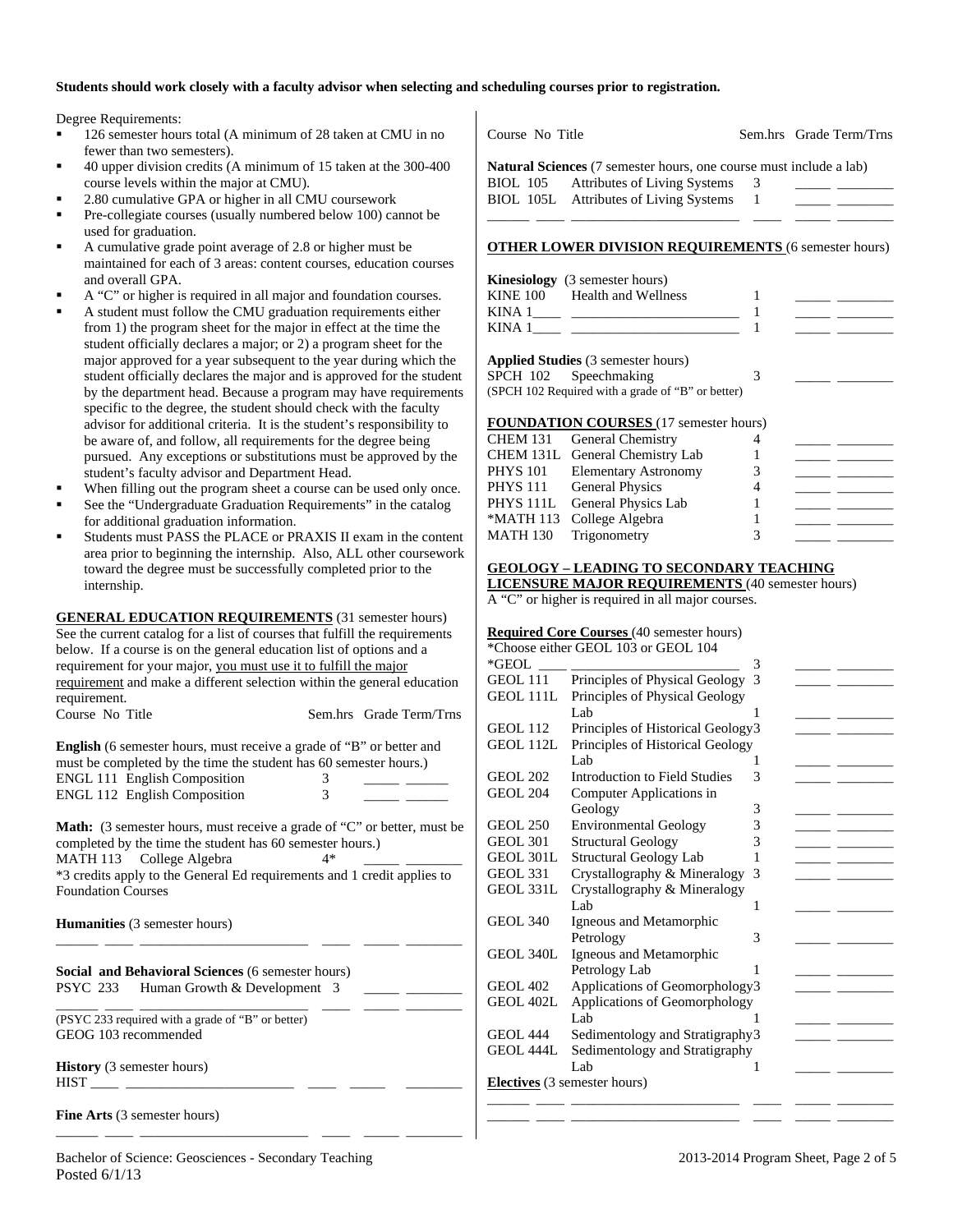### **Secondary Education Requirements** (29 Semester Hours)

\***Prerequisites:** ENGL 111, ENGL 112, SPCH 102, PSYC 233, EDUC 211 (all with a grade of B or better), MATH 113 or higher (with grade of C or higher, Declared major in Geology – Leading to Secondary Teacher Licensure and formal acceptance to the Teacher Education Program Course No Title Sem.hrs Grade Term/Trns

| EDUC <sub>211</sub> | Foundations of Education                              | 2  | 20 Field Experience Hours                |
|---------------------|-------------------------------------------------------|----|------------------------------------------|
| $EDUC 342*$         | Pedagogy & Assessment:                                |    |                                          |
|                     | Secondary/K-12                                        | 3  | 20 Field Experience Hours                |
| $EDUC 343*$         | <b>Teaching to Diversity</b>                          | 3  | 20 Field Experience Hours                |
| $EDUC 442*$         | Integrating Literacy Across the                       |    |                                          |
|                     | Curriculum                                            | 4  | 60 Field Experience Hours                |
| <b>EDUC</b> 497*    | <b>Content Methodology</b>                            |    |                                          |
|                     | Practicum                                             | 3  | 80 Field Experience Hours with EDUC 497D |
|                     | EDUC 497D <sup>**</sup> Methods of Teaching Secondary |    |                                          |
|                     | Science                                               |    |                                          |
|                     | EDUC 499G* Teaching Internship and                    |    |                                          |
|                     | Colloquium                                            | 12 | 600 Field Experience Hours               |

Students must PASS the PLACE or PRAXIS II exam in the content area prior to commencing the internship. Also, ALL other coursework toward the degree must be successfully completed prior to the internship.

\*\*This course is only offered in the fall semester. It may be taken with either the 300-level or 400-level EDUC courses but must be taken before the student teaching semester.

\*\*\*All EDUC prefix courses listed above must be completed with a grade of B or better to progress through the program sequence.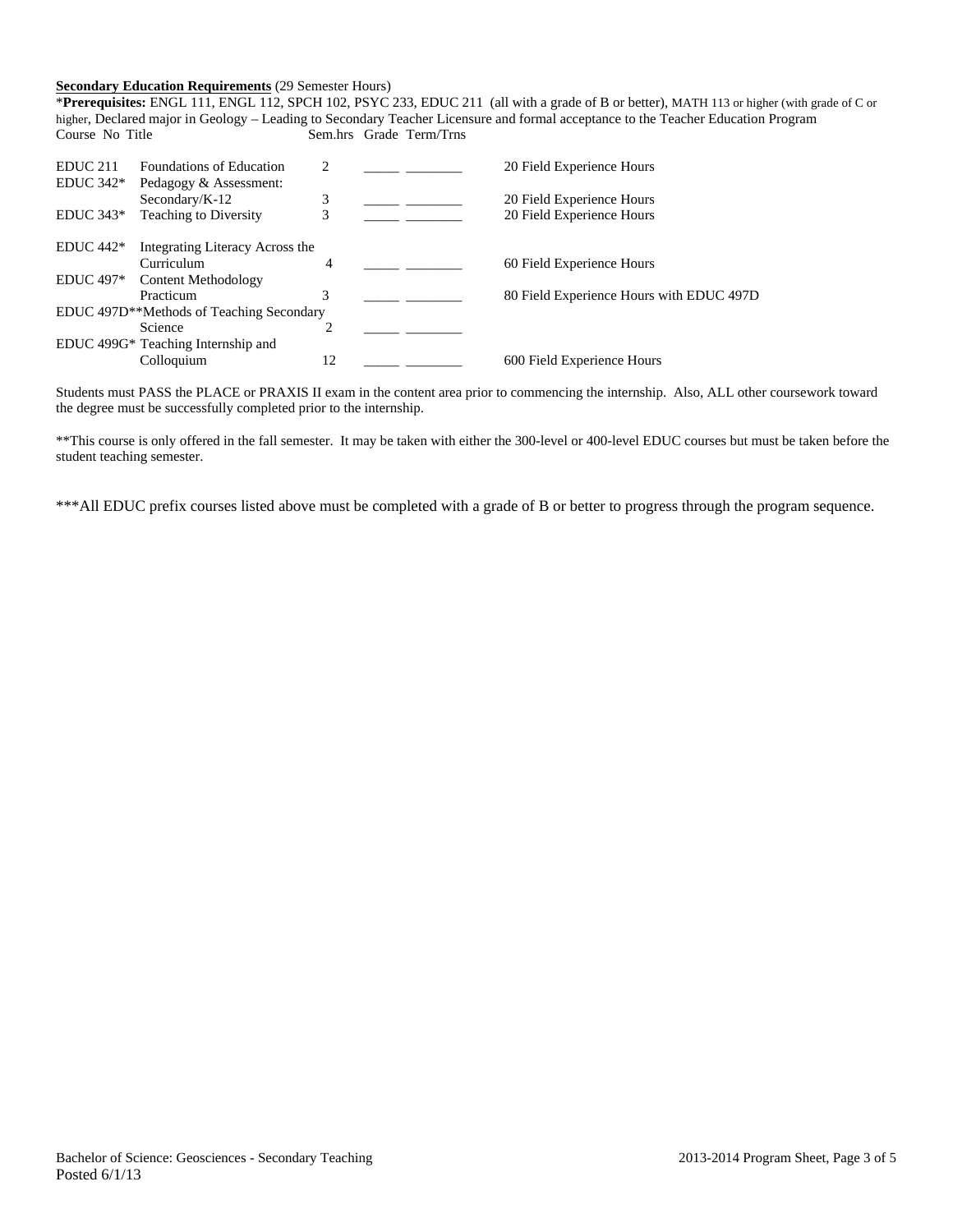# **SUGGESTED COURSE SEQUENCING FOR A MAJOR IN GEOLOGY – LEADING TO SECONDARY TEACHER LICENSURE**

This is a recommended sequence of course work. Certain courses may have prerequisites and/or are only offered during the Fall or Spring semesters. It is the student's responsibility to meet with the assigned advisor and check the 2 year course matrix on the Colorado Mesa website for course availability.

## **FRESHMAN YEAR**

| <b>Fall Semester</b>                |                                                                                                                             | Hours                 | <b>Spring Semester</b>             |                                                 | Hours                                                |
|-------------------------------------|-----------------------------------------------------------------------------------------------------------------------------|-----------------------|------------------------------------|-------------------------------------------------|------------------------------------------------------|
| <b>GEOL 103</b>                     | Weather and Climate or                                                                                                      |                       | <b>GEOL 112</b>                    | Principles of Historical Geology                | 3                                                    |
| GEOL 104                            | Oceanography                                                                                                                | 3                     | GEOL 112L                          | Principles of Historical Geology Lab            | $\mathbf{1}$                                         |
| <b>GEOL 111</b>                     | Principles of Physical Geology                                                                                              | 3                     | <b>ENGL 112</b>                    | <b>English Composition</b>                      |                                                      |
| GEOL 111L                           | Principles of Physical Geology Lab                                                                                          | 1                     | <b>MATH 130</b>                    | Trigonometry                                    |                                                      |
| ENGL 111                            | <b>English Composition</b>                                                                                                  | 3                     | <b>PSYC 233</b>                    | Human Growth and Development                    |                                                      |
| <b>MATH 113</b>                     | College Algebra                                                                                                             | $\overline{4}$        | <b>SPCH 102</b>                    | Speechmaking                                    |                                                      |
| <b>KINE 100</b>                     | <b>Health and Wellness</b>                                                                                                  |                       | <b>KINA</b>                        | Activity                                        |                                                      |
|                                     |                                                                                                                             | $\frac{1}{15}$        |                                    |                                                 | $3\overline{3}$<br>$3\overline{3}$<br>$\frac{1}{17}$ |
|                                     |                                                                                                                             | <b>SOPHOMORE YEAR</b> |                                    |                                                 |                                                      |
| <b>Fall Semester</b>                |                                                                                                                             | <b>Hours</b>          | <b>Spring Semester</b>             |                                                 | <b>Hours</b>                                         |
| <b>GEOL 202</b>                     | <b>Introduction to Field Studies</b>                                                                                        | 3                     | <b>GEOL 204</b>                    | <b>Computer Applications in Geology</b>         | 3                                                    |
| <b>GEOL 250</b>                     | <b>Environmental Geology</b>                                                                                                | 3                     | <b>BIOL 105</b>                    | <b>Attributes of Living Systems</b>             | $\sqrt{3}$                                           |
| <b>CHEM 131</b>                     | General Chemistry                                                                                                           | $\overline{4}$        | <b>BIOL 105L</b>                   | <b>Attributes of Living Systems</b>             | $\mathbf 1$                                          |
| CHEM 131L                           | General Chemistry Lab                                                                                                       | 1                     | <b>PHYS 101</b>                    | <b>Elementary Astronomy</b>                     | $\mathfrak{Z}$                                       |
| <b>PHYS 111</b>                     | <b>General Physics</b>                                                                                                      | 4                     | <b>General Education Fine Arts</b> |                                                 | 3                                                    |
| PHYS <sub>111L</sub>                | General Physics Lab                                                                                                         | $\overline{1}$        |                                    | General Education Social/Behavioral Science     |                                                      |
|                                     |                                                                                                                             | 16                    |                                    | (GEOG 103 World Regional Geography Recommended) | $\mathfrak{Z}$                                       |
|                                     |                                                                                                                             |                       | <b>KINA</b>                        | Activity                                        |                                                      |
|                                     |                                                                                                                             |                       |                                    |                                                 | $\frac{1}{17}$                                       |
|                                     |                                                                                                                             | <b>JUNIOR YEAR</b>    |                                    |                                                 |                                                      |
| <b>Fall Semester</b>                |                                                                                                                             | <b>Hours</b>          | <b>Spring Semester</b>             |                                                 | <b>Hours</b>                                         |
| <b>GEOL 301</b>                     | <b>Structural Geology</b>                                                                                                   | 3                     | <b>GEOL 340</b>                    | Igneous & Metamorphic Petrology                 | 3                                                    |
| <b>GEOL 301L</b>                    | <b>Structural Geology Lab</b>                                                                                               |                       | GEOL 340L                          | Igneous & Metamorphic Petrology                 | $\mathbf{1}$                                         |
| <b>GEOL 331</b>                     | Crystallography and Mineralogy                                                                                              | 3                     | <b>GEOL 444</b>                    | Sedimentology and Stratigraphy                  | $\mathfrak{Z}$                                       |
| GEOL 331L                           | Crystallography and Mineralogy lab                                                                                          | $\mathbf{1}$          | GEOL 444L                          | Sedimentology and Stratigraphy Lab              | $\mathbf{1}$                                         |
|                                     | <b>General Education Natural Sciences</b>                                                                                   | $\mathfrak{Z}$        | <b>EDUC 342</b>                    | Pedagogy/Assessment: Secondary/K-12             | $\ensuremath{\mathfrak{Z}}$                          |
| <b>General Education History</b>    |                                                                                                                             | 3                     | EDUC <sub>343</sub>                | Teaching to Diversity                           | $\overline{3}$                                       |
| *EDUC 211                           | Foundations in Education                                                                                                    |                       | Elective                           |                                                 |                                                      |
|                                     |                                                                                                                             | $\frac{2}{16}$        |                                    |                                                 | $\frac{3}{17}$                                       |
|                                     | **Must be taken prior to acceptance into the Center for Teacher Education.<br>Offered in summer, fall and spring semesters. |                       |                                    |                                                 |                                                      |
|                                     |                                                                                                                             | <b>SENIOR YEAR</b>    |                                    |                                                 |                                                      |
| <b>Fall Semester</b>                |                                                                                                                             | Hours                 |                                    |                                                 |                                                      |
| <b>GEOL 402</b>                     | Applications of Geomorphology                                                                                               | 3                     | <b>Spring Semester</b>             |                                                 | <b>Hours</b>                                         |
| GEOL 402L                           | Applications of Geomorphology Lab                                                                                           | $\mathbf{1}$          | EDUC <sub>499G</sub>               | Teach. Intern/Colloquium: Secondary             | $\frac{12}{2}$                                       |
| <b>General Education Humanities</b> |                                                                                                                             | 3                     |                                    |                                                 | 12                                                   |
| EDUC <sub>442</sub>                 | Integrating Literacy: Secondary/K-12 Art                                                                                    | $\overline{4}$        |                                    |                                                 |                                                      |
| EDUC <sub>497</sub>                 | <b>Content Methods Practicum</b>                                                                                            | 3                     |                                    |                                                 |                                                      |
| EDUC 497D*                          | Methods of Teaching Secondary Science                                                                                       | $\overline{2}$        |                                    |                                                 |                                                      |
|                                     |                                                                                                                             | 16                    | *Only offered in fall              |                                                 |                                                      |

\*Only offered in fall